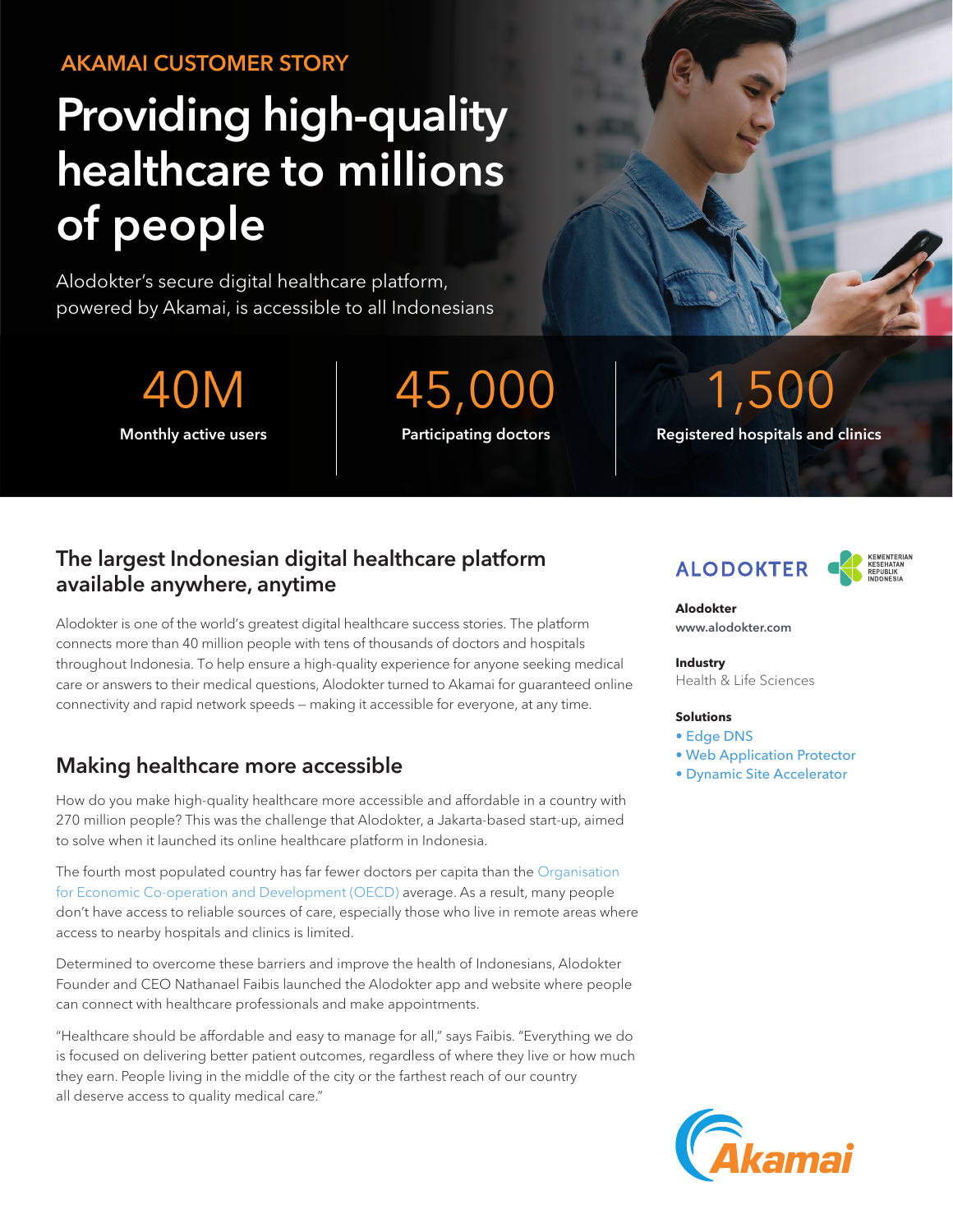Alodokter users can search for a suitable hospital, browse the latest health articles, and take advantage of health insurance offered by Alodokter. They can even order medicine prescribed by their doctor and have it delivered to their front door in just a few hours.

# Overcoming a challenging network terrain

The Indonesian landscape is an archipelago, which can make network access difficult. As the number of Alodokter users entered the millions, it became apparent that the platform needed a new content delivery network (CDN) partner — one with a wide-ranging presence in Indonesia to help overcome slow page-loading times and prevent other interruptions to the user experience.

The team at Alodokter found that Akamai was best positioned to solve these challenges. "Once we'd looked at all the providers, it was clear that they couldn't compete with Akamai in terms of cooperation with the main ISP networks in Indonesia," says Kiagus Arief Adriansyah, CTO at Alodokter.

These partnerships underpin Akamai's [Edge DNS](https://www.akamai.com/us/en/products/security/edge-dns.jsp?utm_source=google&utm_medium=cpc&utm_campaign=F-MC-52611&utm_term=edge%20dns&utm_content=US&ef_id=CjwKCAjw7J6EBhBDEiwA5UUM2rP78Nzn0OUoD3zR18EdTa1K26tpMiwdMtFPK2BgNBBb1Jf9armHYxoCgGYQAvD_BwE:G:s&utm_source=google&utm_medium=cpc&gclid=CjwKCAjw7J6EBhBDEiwA5UUM2rP78Nzn0OUoD3zR18EdTa1K26tpMiwdMtFPK2BgNBBb1Jf9armHYxoCgGYQAvD_BwE) service, which provides a fast and consistent experience for people using the Alodokter app or website, even in the most remote locations. The sheer number of Akamai DNS servers in Indonesia also means that Alodokter's website traffic rarely leaves the country, which gives greater control of data security and privacy.

Working with Akamai enabled Alodokter to scale up its service quickly. In 2020, platform usage tripled as people wanted reliable information about COVID-19 and to discuss their symptoms with doctors. "Akamai alerted us to the potential impact of the pandemic, and with their help we were able to expand the service without interruption," Adriansyah says.

### An immediate impact on performance

Today, Alodokter is the fastest-growing healthcare platform in Southeast Asia, connecting more than 40 million monthly active users with 45,000 doctors and 1,500 hospitals and clinics. The app and website can handle higher amounts of traffic than before, demonstrating the dramatic impact of Akamai's technology on performance.

The Alodokter patient–doctor chat service is one area that benefited greatly from those performance improvements. In the past, the Alodokter monitoring team noticed that patients would leave the service if there were delays when sending or receiving messages. Now, with Akamai, they get far quicker responses — whether they are browsing in a city or from a remote island — and only end the session once their questions have been answered.

When Alodokter launched its new pharmacy service, it knew that any spike in demand wouldn't affect the overall customer experience. This stable and consistent experience opens the door for Alodokter to confidently introduce new features and services.

### More than just technology

Adriansyah recognizes how the Akamai team goes beyond its service-level agreements to support Alodokter. In addition to scheduled reports, Akamai sends impromptu updates based on bandwidth usage, potential threats from malicious traffic, and other important metrics.

"Akamai is more like a strategic partner than a service provider," says Adriansyah. "It really lightens the load for our technology team and enables us to take a more active role in the business beyond constantly checking network performance."

Everything we do is focused on delivering better patient outcomes, regardless of where they live or how much they earn. People living in the middle of the city or the farthest reach of our country all deserve access to quality medical care.

#### **Nathanael Faibis**

Founder and CEO, Alodokter